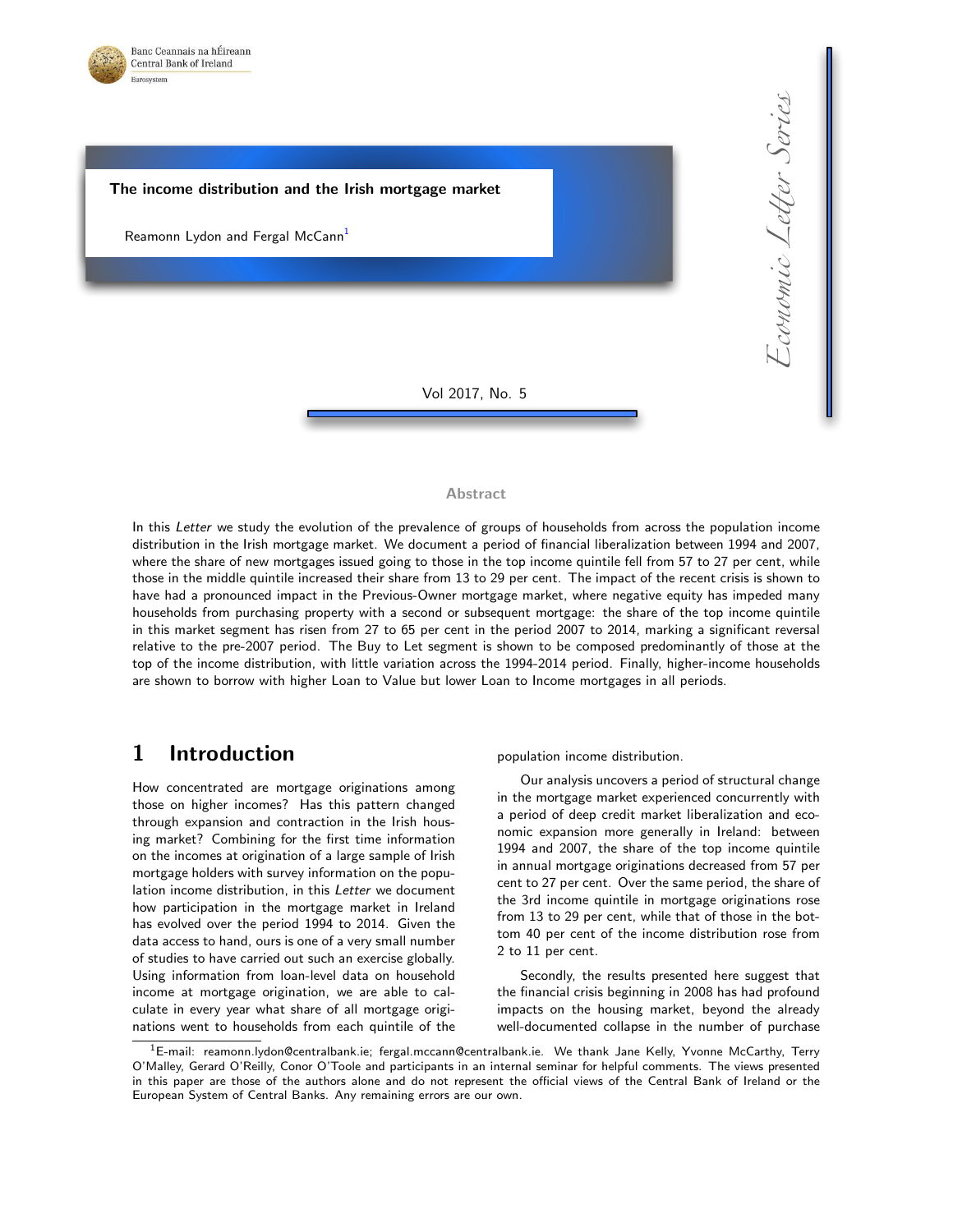transactions per year: among those purchasing a second or subsequent home (Previous-Owners, or SSBs), the share of all transactions accounted for by the top income quintile has risen from 27 per cent in 2007 to 65 per cent in 2014. At the same time, the share of the 3rd quintile has fallen from 28 per cent to 8 per cent, while that of the 4th quintile has fallen from 36 to 25 per cent. One possible explanation for this pattern is that the fall in house prices experienced as a result of the crisis led to widespread experience of negative equity across the housing market, with those with higher incomes being the group most likely to have the financial means to overcome this negative equity and provide down-payments for an SSB mortgage. Research on the evolution of incomes during the crisis period from [Savage, Callan, Nolan, and Colgan](#page-5-0) [\(2015\)](#page-5-0) shows that percentage falls in income between 2008 and 2013 were lowest in the top three deciles of the income distribution, but that once tax policy changes are accounted for, the top and bottom deciles fared worse than all other groups. Despite this pattern, the prevalence of disproportionately large amounts of financial wealth among those on top incomes [\(Lawless,](#page-5-1) [Lydon, and McIndoe-Calder,](#page-5-1) [2015\)](#page-5-1) may still allow such households to overcome such problems associated with collapses in housing equity.

Among the First Time Buyer cohort, the post-crisis period is associated with a slight reversal in the trend experienced to 2007, with the top quintile share rising from 12 to 19 per cent and that of the 3rd quintile falling from 43 to 34 per cent. Relative to the experience in the SSB market however, such a reversal appears to be a smaller change.

Finally we show that the share of the top income quintile in Buy to Let originations has been between 55 and 65 per cent in every year from 1995 to 2014, suggesting stability in the patterns of market share over time. Those in the bottom sixty per cent of the population income distribution have generally accounted for around twenty per cent of BTL originations, with this number having fallen to 12 per cent by 2014.

In this Letter we are agnostic as to whether mortgage market participation is determined more by supply- or demand-side factors; rather the aim is limited to documenting the income structure of the Irish mortgage market in a recent historical context. Further, normative statements regarding the desirability or otherwise of higher mortgage market shares among those on lower incomes are beyond the scope of the current study. A deeper analysis of the merits of improved home-ownership access relative to the increased risk associated with loans being issued to those at potentially higher risk of default would be required to contribute to such a debate. Finally, it is important to note also that non-mortgage home purchases ("cash buyers") increased in their prevalence during the financial crisis period, and are not observable in our mortgage data [\(Coates, McNeill, and Williams,](#page-4-0) [2016\)](#page-4-0).

Research on the heterogeneity of wealth and debt profiles across the income distribution in Ireland is sparse, due mainly to data limitations. [Kelly and Lydon](#page-4-1) [\(2017\)](#page-4-1) show using the Household Finance and Consumption Survey (HFCS) for Irish households in 2013 that the share of households declaring to be saving for a house purchase is 20 per cent for households below the population median income, while being 60 per cent among those in the top 25 per cent of population incomes. Another exception is recent work from [Lawless,](#page-5-1) [Lydon, and McIndoe-Calder](#page-5-1) [\(2015\)](#page-5-1) who show using the same HFCS data that home-ownership rates in the bottom quintile of the Irish income distribution were 60 per cent in 2013. This figure rises to 67, 79 and 88 per cent in the 3rd, 4th and 5th quintile, respectively, providing clear evidence that home-ownership is positively related to income. The overall home-ownership rate is 70.5 per cent, placing Ireland in 2013 significantly above the euro area average of 60.1 per cent (calculated at 2010). On the liability side of the household balance sheet, the authors show that, at end-2013, the share of the bottom income quintile in Ireland with an outstanding Household Main Residence (HMR) mortgage was 12.1 per cent, rising to 16.8 per cent in the 2nd quintile. At higher incomes, mortgage participation is far higher, measuring 32.2, 47.1 and 61.1 per cent in the 3rd, 4th and 5th quintiles, respectively. A disadvantage of the above work is its cross-sectional nature. Our approach in this paper expands on the above finding by linking information on mortgage originations per year to survey information on the population income distribution for a wide span of years, providing a view of the way in which patterns of participation in the mortgage market have evolved over periods of rapid change in the Irish economy.

### 2 International Evidence

While a large literature exists on access to homeownership, relatively little is known about the evolution over time of the income profile of those purchasing property in the mortgage market. In the US, recent research from [Adelino, Schoar, and Severino](#page-4-2) [\(2016\)](#page-4-2) shows that the share of mortgages originated to ZIP codes in each quintile of the ZIP code income distribution hardly shifted at all between 2002 and 2006, suggesting that the large mortgage expansion experienced there did nothing to alter the income structure of the overall market. They show that the top income quintile accounts for a disproportionate share of mortgage originations (34-36 per cent), with the 4th quintile accounting for a further 22 per cent, and only 11 per cent of originations going to those in the bottom income quintile.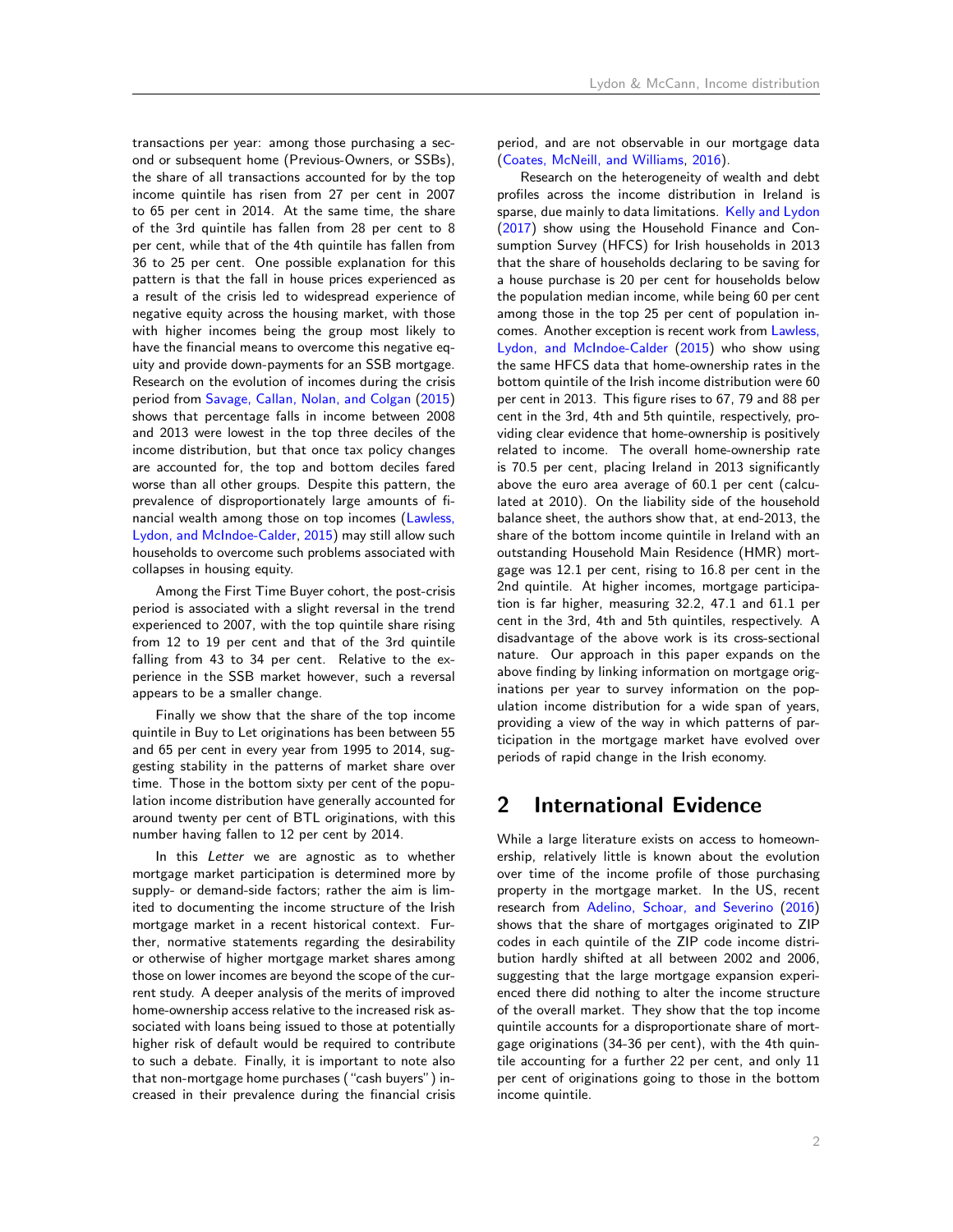[Adelino, Schoar, and Severino](#page-4-2) [\(2016\)](#page-4-2) also provide evidence that the role of the middle class was in fact more important than that of sub-prime mortgage borrowers in precipitating the US housing crash and mortgage default crisis. Looking at borrowers in ZIP codes in the top 20 per cent of incomes, they find that these households increased their share of all mortgage dollars in default from 13 per cent to 23 per cent between 2003 and 2006. Households from bottom-20 per cent ZIP codes, by contrast, reduced their share of total mortgage dollars in default from 22 per cent to just 11 per cent over the same period. This contrasts with a key finding of [Mian and Sufi](#page-5-2) [\(2009\)](#page-5-2) that growth in mortgage lending and growth in incomes per capita became decoupled in the run-up to the crisis, often interpreted as evidence of the role of sub-prime lending in causing the crisis.

## 3 Data Sources

Our approach involves the linking of two distinct data sources. Firstly, we use Central Bank of Ireland loan level data (LLD) to identify the population of mortgages outstanding at three large Irish lenders at December 2014. These lenders comprise over two thirds of the outstanding loans in Ireland at that point. Further, these lenders vary significantly in their ex-post mortgage default rates, suggesting that they provide a reliable view of the distribution of lending standards in Irish banking. From this data set, using information on the date of origination and borrowers' income at origination, we construct a data set of the income of borrowers purchasing property via a mortgage from 1994 to 2014. Given that our focus is on purchase of property, we restrict the data to loans for house purchase (which can be first time buyer, second or subsequent buyer, or buy to let), removing refinance and equity release products.

One caveat to the interpretation of figures from the LLD is that it suffers from "survivorship bias", in the sense that any loans issued in year X before 2014 and having exited the loan book before December 2014 due to foreclosure, mortgage switching or early repayment, will not be present in the year X origination data used in our analysis. Clearly, the further back in time from 2014 we go in the analysis, the more acute this problem becomes. However, what is important from an interpretation point of view is not whether there are loans missing from the year X cohort, but rather whether there is any bias in the income distribution among those year X mortgages that are not present. Given that mortgage early repayment and switching are likely to be more prevalent among more educated [\(Brunetti, Ciciretti, and Djordjevic,](#page-4-3) [2015\)](#page-4-3) and wealthier [\(Keys, Pope, and Pope,](#page-5-3) [2016\)](#page-5-3) households, it is perhaps possible that our estimates are understating the prevalence of high-income households in the mortgage market for earlier years.

A further point worthy of consideration when interpreting data from earlier years relates to the fact that only the current mortgage outstanding for each household is recorded in the data. This means that all households who entered the housing market as a First Time Buyer, but then transitioned to a Second and Subsequent Buyer (SSB) by moving home, will only be visible in our data as an SSB purchaser for the year of the purchase of the property on which they currently have a mortgage. If there is a bias toward lower- or higher-income borrowers in the propensity to purchase a second home with a mortgage, this could lead to distorted results. While SSB mortgage holders have higher incomes than FTB mortgage holders when comparing across a cross-section [\(Kinghan, McCarthy,](#page-5-4) [and O'Toole,](#page-5-4) [2016\)](#page-5-4), no study has formally investigated whether those on higher incomes are more likely to transition from FTB to SSB status than lower-income FTBs. It is also important to point out that for more recent years, particularly since the crisis period, it is highly unlikely that a household will have made two home purchases with a mortgage, limiting the scope for this type of problem to affect results.

Data on the gross household income distribution come from two micro data sources:

- Living in Ireland Survey (LIS, 1994-2001)
- Survey of Income and Living Standards (SILC, 2003-2014)

For the year 2002, no survey with information on the income distribution exists in Ireland. We estimate the percentiles of the 2002 income distribution by applying national income growth rates between 2001 and 2002 to the 2001 income distribution. In all cases, the metric that we use is gross annual household income.

### 4 Incomes

Our first empirical investigation focuses on the income levels of all borrowers for which origination income information is available as of December 2014. For each origination year, we match the borrower's household gross annual income to the population income data which allows us to place every mortgage borrower in a quintile of that origination year's population income distribution.

Figure [1](#page-6-0) highlights the long-term lack of participation in the Irish mortgage market of those in the bottom two quintiles of the income distribution. Through all years 1994 to 2014, the share of originated mortgages going to borrowers on these income levels is between 2 and 12 per cent. In line with credit market expansion, the market share of these lower-income bor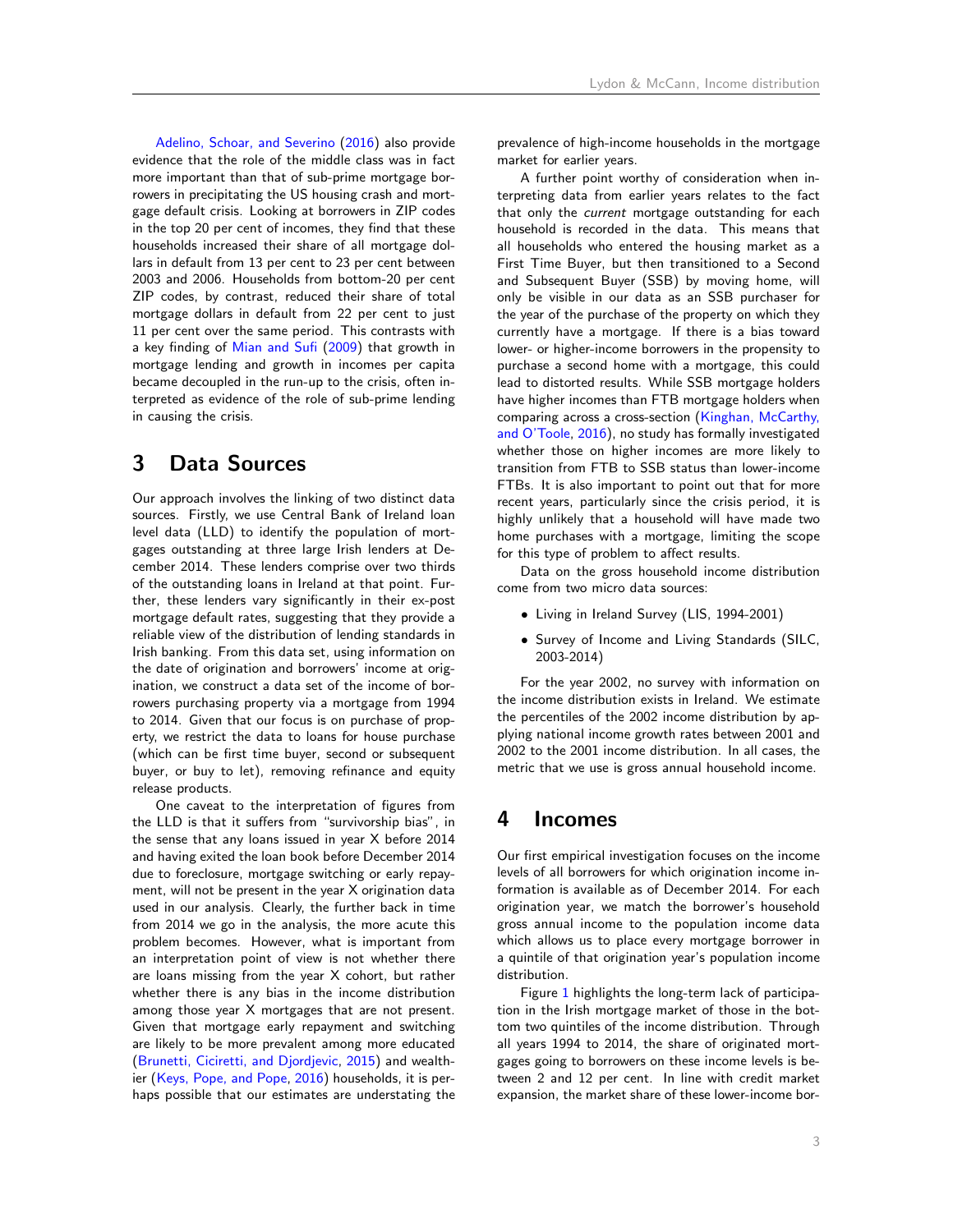rowers increased through the period 2005 to 2009, but has since decreased to 6 per cent in 2014.

The most obvious structural shift visible in the graph is the divergence between the mortgage market share of the "middle class"(3rd income quintile) and those in the top quintile in 2003. At that point, again consistent with a liberalization on both the demandand supply-side in the Irish mortgage market, these groups went from having equal market shares to a situation where the 3rd quintile had 15 per cent larger share than the 5th quintile by 2008. The next striking structural shift is the reversal of this market liberalization in the aftermath of the financial crisis, with the top quintile's market share growing to 35 per cent of 2014 originations while the 3rd quintile's share has fallen back to 23 per cent. The reader is also reminded that, accompanying this shift in the composition of borrowers after 2008 was a collapse in the annual number of transactions. Data from the Department of the Environment show that the total number of mortgage approvals went from a maximum of 120,037 in 2005 to 12,834 in 2011. Throughout the whole time period under discussion, the mortgage origination share of the 4th quintile has remained steady around 35 per cent.

The patterns in Figure  $1$  may however be masking important variation by borrower type. In order to paint a fuller picture of the income structure of the Irish mortgage market, we repeat the methodology of Figure [1](#page-6-0) separately for First Time Buyers (FTB) and previous-owners purchasing their second or subsequent home (SSB). Figure [2](#page-6-1) shows that restricting the analysis to FTB only does not change the picture with regard to market participation of the bottom income quintile. The chart suggests that the vast bulk of the FTB market is made up of borrowers from the 3rd and 4th quintile of the population income distribution. The combined share of these two segments has been steady at between 75 and 80 per cent since 2003.

The share of FTB mortgages accounted for by the top income quintile (generally comprised of older households who are not in general expected to be first time home buyers) has generally hovered between 10 and 15 per cent, but has moved closer to 20 per cent in the aftermath of the financial crisis. Demand for mortgage finance may have become more skewed towards higher-income borrowers, due to greater downpayment constraints among lower income borrowers, or a changing age profile whereby older and therefore higher-income borrowers are entering the FTB market relative to previous years. Research from the Real Estate Alliance has indeed shown that the average age of First Time Buyers has risen from 29 in 2006 to 34 in [2](#page-3-0)015. $^2$  It is also likely that post-crisis risk aversion on the part of lenders has meant that those on higher incomes, and particularly households with two salaried incomes, are the most likely to be approved for their desired mortgage amounts.

Figure [3](#page-7-0) plots the income structure of the SSB mortgage market. Here we again see that those in the bottom 40 per cent of the population income distribution account for under 5 per cent of all mortgage originations in the years 2010-2014. The most striking trend here is the divergence in the aftermath of the crisis in the market share of the top versus the 3rd income quintile, with those at the top now having an SSB market share of roughly 60 per cent. One potential explanation for this is that the scope for making SSB purchases is impeded by negative equity, and it may be that those in the middle class took out higher-LTV loans at the point of first purchase or live in areas suffering more pronounced house price falls, leaving them more exposed to entering negative equity as a result of the housing market crash. Further, even if negative equity is equally spread across the income distribution, it may be the case that those at the high end of the income distribution can draw on greater accumulated savings since the point of first purchase, as well as greater family financial resources to allow an SSB purchase even when the first property is close to or in negative equity. [Lawless, Lydon, and McIndoe-](#page-5-1)[Calder](#page-5-1) [\(2015\)](#page-5-1) show that median financial wealth is between five and ten times larger among top-incomedecile households than for households below the median income in Ireland, supporting the possibility that this channel could be at play.

Figure [4](#page-7-1) provides the same plot as above for the Buy to Let (BTL) segment. Given that this is an investment good, it is unsurprising that market participation is heavily skewed towards those in the top income quintile, with their market share generally being between 60 and 70 per cent of all BTL mortgage originations per year. This tendency has held through periods of credit market expansion, financial crisis and subsequent recovery.

## 5 Credit conditions

Finally we consider the credit conditions at origination of mortgage holders across the income distribution. In doing so we will ascertain whether those from lower or higher-income groups access ex-ante riskier mortgages. We focus on two originating credit conditions: The Originating Loan to Value Ratio (OLTV) and the origination ratio of the loan balance to gross household income (OLTI). Both of these credit conditions have been shown in [Kelly, O'Malley, and O'Toole](#page-4-4) [\(2015\)](#page-4-4) to be associated with ex-post mortgage default. In this section we focus solely on the First Time Buyer (FTB) cohort of borrowers.

<span id="page-3-0"></span><sup>&</sup>lt;sup>2</sup>This industry research is reported on [here,](http://www.independent.ie/business/personal-finance/property-mortgages/average-age-of-firsttime-buyers-now-34-as-banks-rules-bite-34777736.html) in the Irish Independent, 7 June 2016.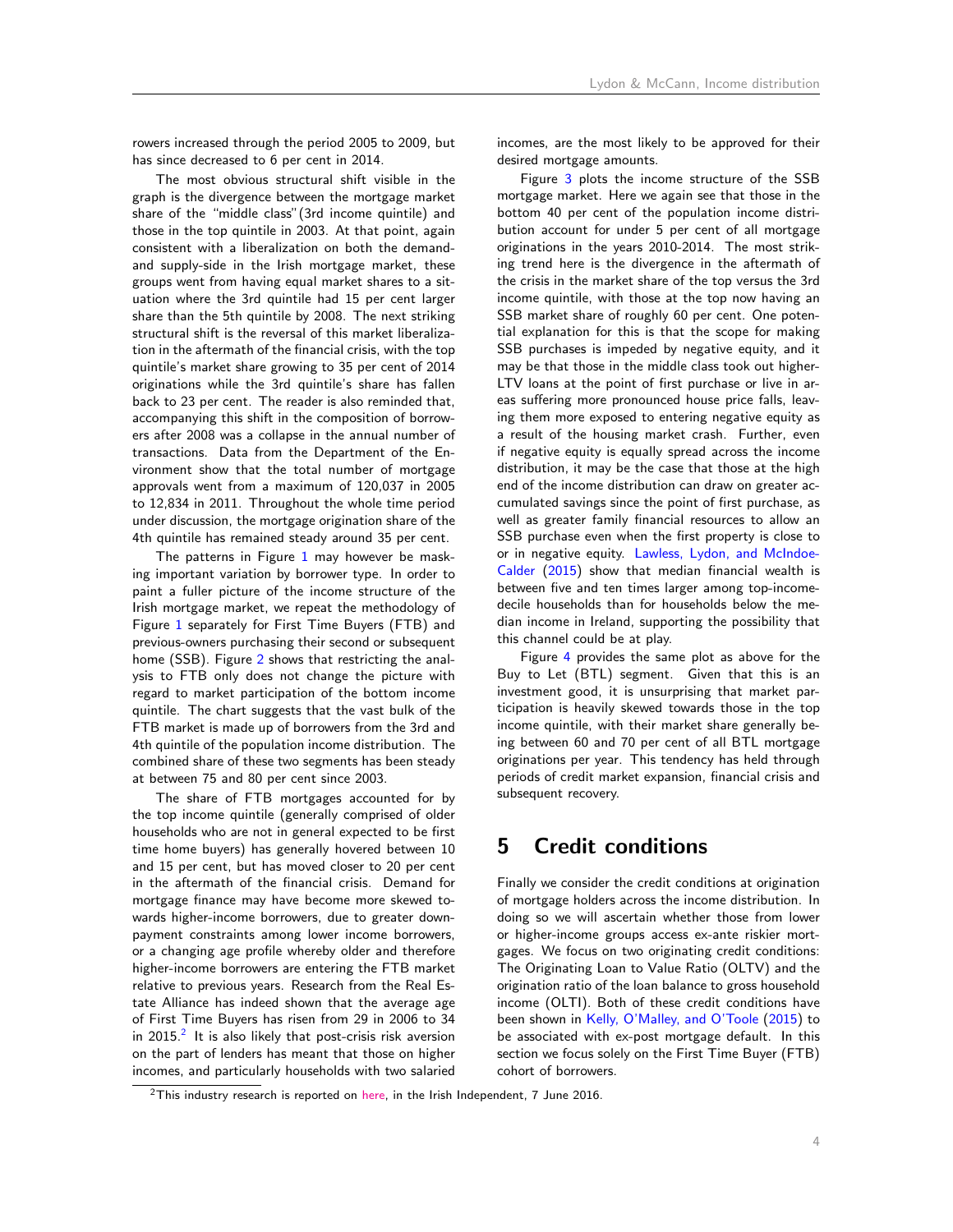Figure [5](#page-8-0) plots average OLTV for each group between 2000 and 2014. The first and second income quintile are grouped together given that the small number of mortgages in the first income quintile leads to statistically noisy average annual estimates. From Figure [5](#page-8-0) it is clear that those on lower incomes take out less risky mortgages by this metric: during the period 2000-2007, average OLTV among the first and second quintiles was between 50 and 60 per cent. By contrast, OLTV rose consistently for those in the 3rd quintile from 60 to 75 over the same period, while those in the 4th and 5th quintile had a similar trend increase starting from a higher base, with average OLTV among both groups surpassing 80 in 2006. In the post-crisis period, the pattern of riskier mortgages among those on higher incomes has persisted, although the level differences in OLTV across the income quintiles is not as pronounced as in the pre-crisis period.

Figure [6](#page-8-1) presents the average Originating Loan to Income (OLTI) ratio across the income quintiles from 2000-2014. By this measure, the pattern is reversed relative to Figure [5:](#page-8-0) higher-income borrowers have in all years taken out less risky mortgages. The liberalization of credit conditions in the Irish market is clearly visible in this graph, with average OLTI rising significantly among all groups from 2000 to 2006/2007. Those in the top income quintile had OLTI of under 2 in 2000, rising to 3 by 2006, and standing at 2.4 by 2014. Those in the 4th quintile experienced increases from 2.4 to 3.8, followed by a retrenchment to 2.6 over the same time frame. For those in the bottom 60 per cent of the population income distribution, riskier mortgages have in all time periods been more common place, with average OLTI reaching 4.5 in some cases in the period preceding the financial crisis.

# 6 Conclusion

We have documented how mortgage originations in Ireland between 1994 and 2014 were spread across the population income distribution. We highlight a pronounced period of financial liberalization from 1994 to 2007 where a continued fall in the share of those in the top income quintile in total mortgage originations was matched by a commensurate rise in the share of those in the 3rd income quintile. This pattern is shown to have been prevalent in both the First Time Buyer (FTB) and Previous-Owner mortgage markets. In all cases, those in the bottom 40 per cent of the population income distribution have a mortgage market share of close to ten per cent or under.

We highlight that the tendency towards concentration among those on middle incomes has been partially reversed since the financial crisis. In the FTB segment, the market share of those in the top income quintile has risen from 12 to 19 per cent since 2008, while that of the middle quintile has fallen from 42 to 33 per cent. In the Previous-Owner market, where negative equity in the aftermath of the financial crisis has had pronounced impacts on households' ability to move, a more stark pattern has emerged, with the share of originations going to the top income quintile rising from 28 to 63 per cent between 2008 and 2014.

We further show that the Buy to Let market has exhibited a stable income profile: in all years between 1994 and 2014, with the market share of the top income quintile has been permanently between 55 and 65 per cent.

Finally we document the evolution of Originating Loan to Value and Loan to Income ratios across the income distribution. For First Time Buyers, we show that those on higher incomes have consistently accessed higher-LTV mortgages, but with lower LTIs, with this pattern persisting through the expansionary and contractionary phase of the housing cycle.

## References

- <span id="page-4-2"></span>Adelino, M., A. Schoar, and F. Severino (2016): "Loan Originations and Defaults in the Mortgage Crisis: The Role of the Middle Class," The Review of Financial Studies, 29(7), 1635.
- <span id="page-4-3"></span>BRUNETTI, M., R. CICIRETTI, AND L. DJORDJEVIC (2015): "The Determinants of Household's Bank Switching," Working Paper Series 15-24, The Rimini Centre for Economic Analysis.
- <span id="page-4-0"></span>Coates, D., J. McNeill, and B. Williams (2016): "Estimating Cash Buyers and Transaction Volumes in the Residential Property Sector in Ireland, 2000-2014," Central Bank of Ireland Quarterly Bulletin Articles, 2016(3), 69–81.
- <span id="page-4-1"></span>KELLY, J., AND R. LYDON (2017): "Home purchases, downpayments and savings," Economic Letters 17:2, Central Bank of Ireland.
- <span id="page-4-4"></span>KELLY, R., T. O'MALLEY, AND C. O'TOOLE (2015): "Designing Macro-prudential Policy in Mortgage Lending: Do First Time Buyers Default Less?," Research Technical Papers 02/RT/15, Central Bank of Ireland.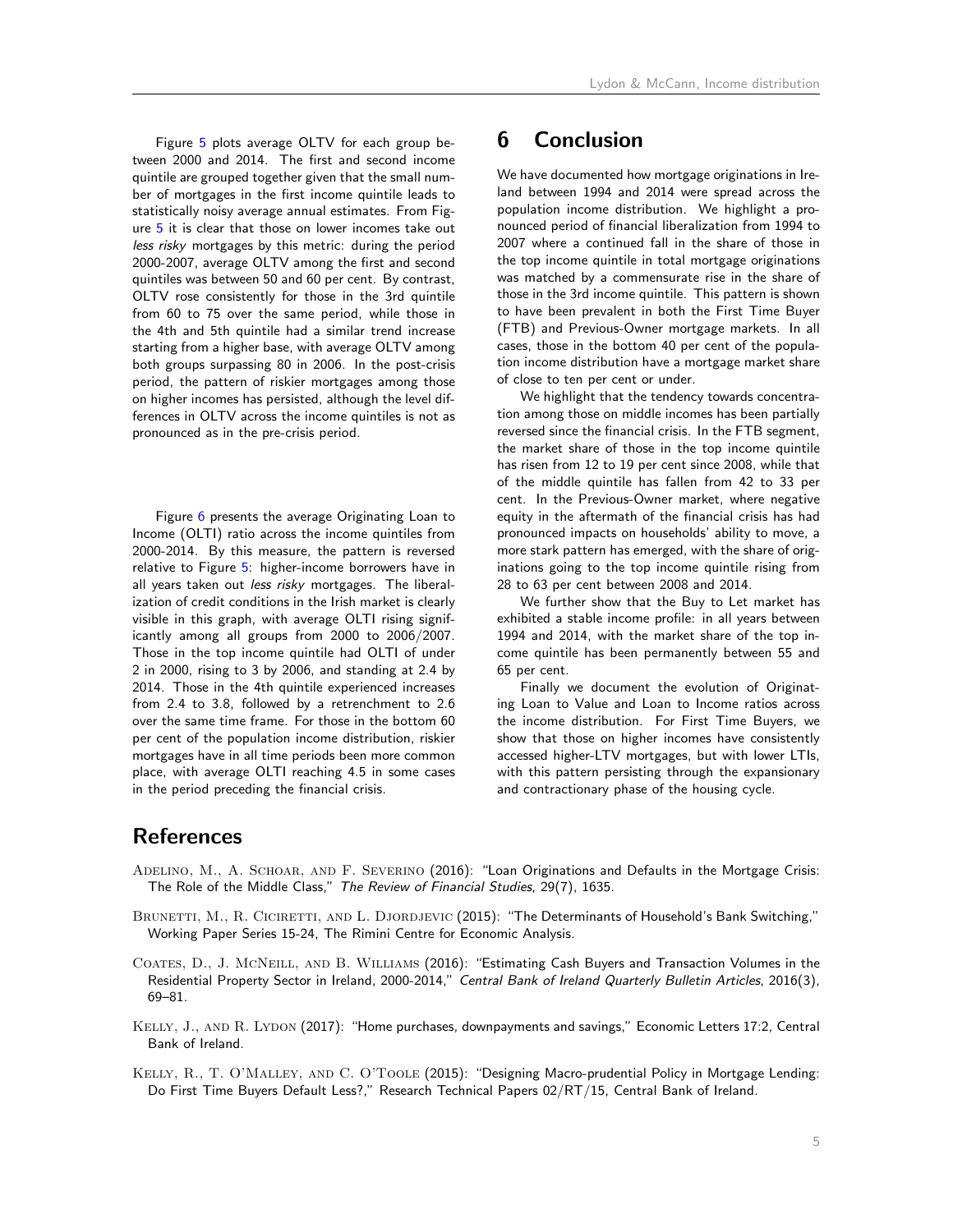- <span id="page-5-3"></span>KEYS, B. J., D. G. POPE, AND J. C. POPE (2016): "Failure to refinance," Journal of Financial Economics, 122(3), 482–499.
- <span id="page-5-4"></span>KINGHAN, C., Y. MCCARTHY, AND C. O'TOOLE (2016): "The Effects of Macroprudential Policy on Borrower Leverage," Economic Letters 08/EL/16, Central Bank of Ireland.
- <span id="page-5-1"></span>LAWLESS, M., R. LYDON, AND T. MCINDOE-CALDER (2015): "The Financial Position of Irish Households," Central Bank of Ireland Quarterly Bulletin Articles, 2015(1), 66–89.
- <span id="page-5-2"></span>MIAN, A., AND A. SUFI (2009): "The Consequences of Mortgage Credit Expansion: Evidence from the U.S. Mortgage Default Crisis," The Quarterly Journal of Economics, 124(4), 1449–1496.
- <span id="page-5-0"></span>Savage, M., T. Callan, B. Nolan, and B. Colgan (2015): "The Great Recession, Austerity and Inequality: Evidence from Ireland," Working Paper 499, Economic and Social Research Institute.

## Tables and Figures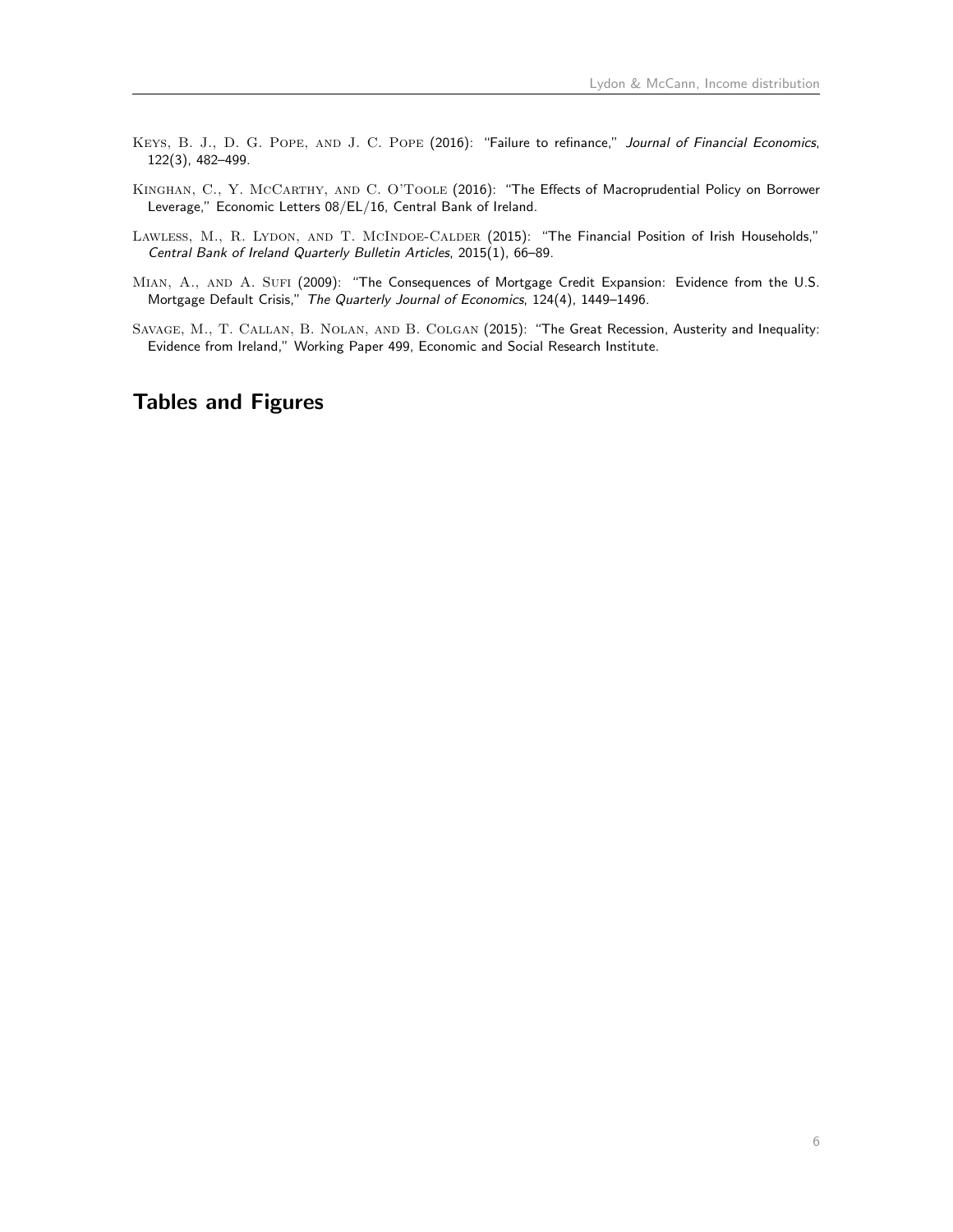

<span id="page-6-0"></span>Figure 1: Mortgage originations by population income quintile, All Mortgages, 1994 to 2014.

<span id="page-6-1"></span>Figure 2: Mortgage originations by population income quintile, First Time Buyers, 1994 to 2014.

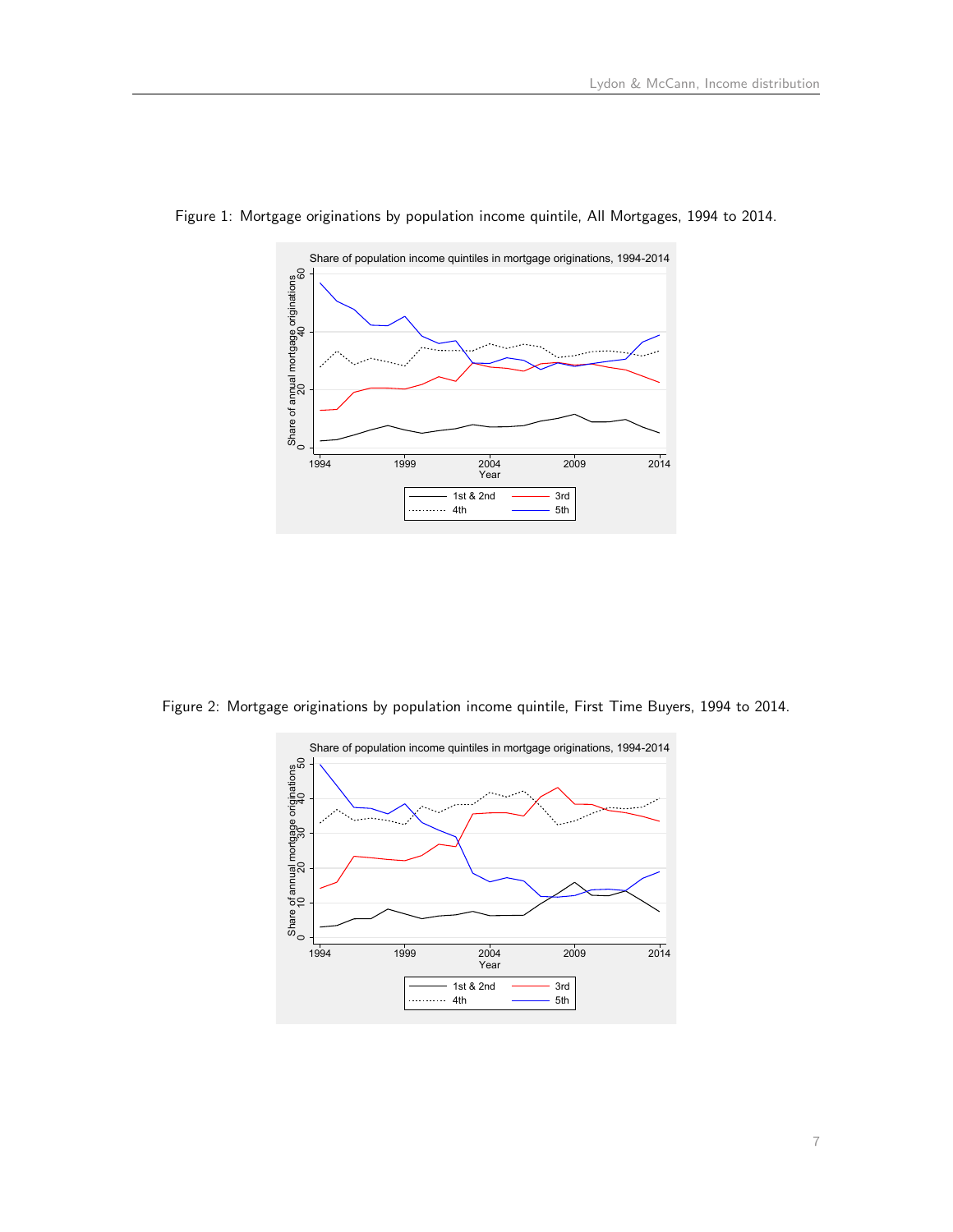

<span id="page-7-0"></span>Figure 3: Mortgage originations by population income quintile, Previous-Owners, 1994 to 2014.

<span id="page-7-1"></span>Figure 4: Mortgage originations by population income quintile, Buy to Let, 1994 to 2014.